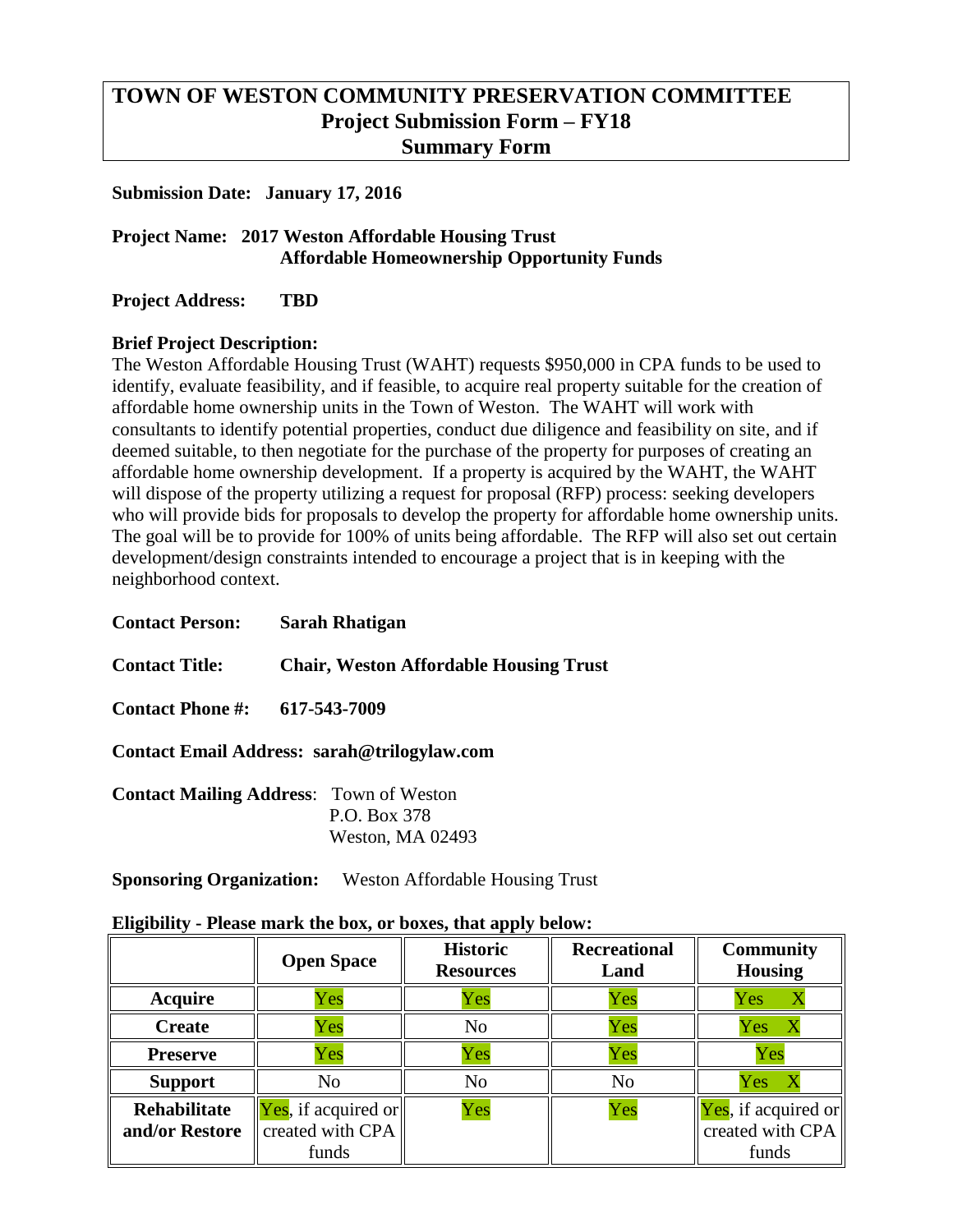#### **Projected Cost:**

| <b>Fiscal Year</b>                                                                              | <b>Total Project Cost</b> | <b>CPC Funds Requested</b> | <b>Other Funding Sources</b><br>(amount and source) |  |  |
|-------------------------------------------------------------------------------------------------|---------------------------|----------------------------|-----------------------------------------------------|--|--|
| 2017                                                                                            | $$950,000 -$              | \$950,000                  | Developer/Sales Proceeds                            |  |  |
|                                                                                                 | \$2,200,000               |                            |                                                     |  |  |
| 2018                                                                                            |                           |                            |                                                     |  |  |
| 2019                                                                                            |                           |                            |                                                     |  |  |
|                                                                                                 |                           |                            |                                                     |  |  |
| <b>Total</b>                                                                                    |                           |                            |                                                     |  |  |
| <b>TOWN OF WESTON COMMUNITY PRESERVATION COMMITTEE</b><br><b>Project Submission Form - FY18</b> |                           |                            |                                                     |  |  |
| <b>Application</b>                                                                              |                           |                            |                                                     |  |  |

#### **Please address the following questions/categories using additional sheets as necessary.**

**1. Goals/Community Need:** What are the goals of the proposed project? Who will benefit and why? Does the project address needs identified in existing Town plans?

The overall goal, aligning with the mission of the Weston Affordable Housing Trust, is to increase the supply of affordable housing in Weston. The WAHT has established goals of seeking to implement the Weston Housing Production Plan recently approved by the Commonwealth. The Housing Production Plan emphasizes development of rental housing as well as affordable home ownership units in Weston, where less than 6% of single-family and condominium units are assessed below \$500,000 and median sales price of over \$1,300,000. WAHT seeks to create opportunities for development of affordable housing that will not ordinarily arise through the usual market forces. WAHT seeks CPA funds in order to be able to foster and support potential affordable housing developments that would not ordinarily be feasible in our Town due to high land acquisition costs and opposition to higher density development.

Currently, the Town is evaluating two potential 40B rental projects that, if approved, will produce over 150 rental units with 25% of the total units being affordable to households earning less than 80% of the Area Median Income (AMI). Preliminary concept feasibility analyses conducted by staff of the RHSO have illustrated the difficulty of developers financing affordable rental projects of a modest size. The Town is also seeing an increase in home ownership 40B proposals in which 20-25% of the units are affordable. A recent presentation by a non-profit organization (Habitat for Humanity) highlighted the constraints for smaller developers seeking to create 100% affordable projects in a Town with high land costs.

**2. Project Timeline:** Describe project milestones and when they will be completed.

| May 9, 2017 | CPA Funding Approved at Annual Town Meeting       |  |  |
|-------------|---------------------------------------------------|--|--|
| June 2017   | Initiate Search for Real Property                 |  |  |
|             | $6 - 18$ months - acquire property                |  |  |
|             | $3 - 6$ months - complete RFP process to transfer |  |  |
|             | property to non-profit developer                  |  |  |
|             | 6 -18 month - Construction Period                 |  |  |
|             |                                                   |  |  |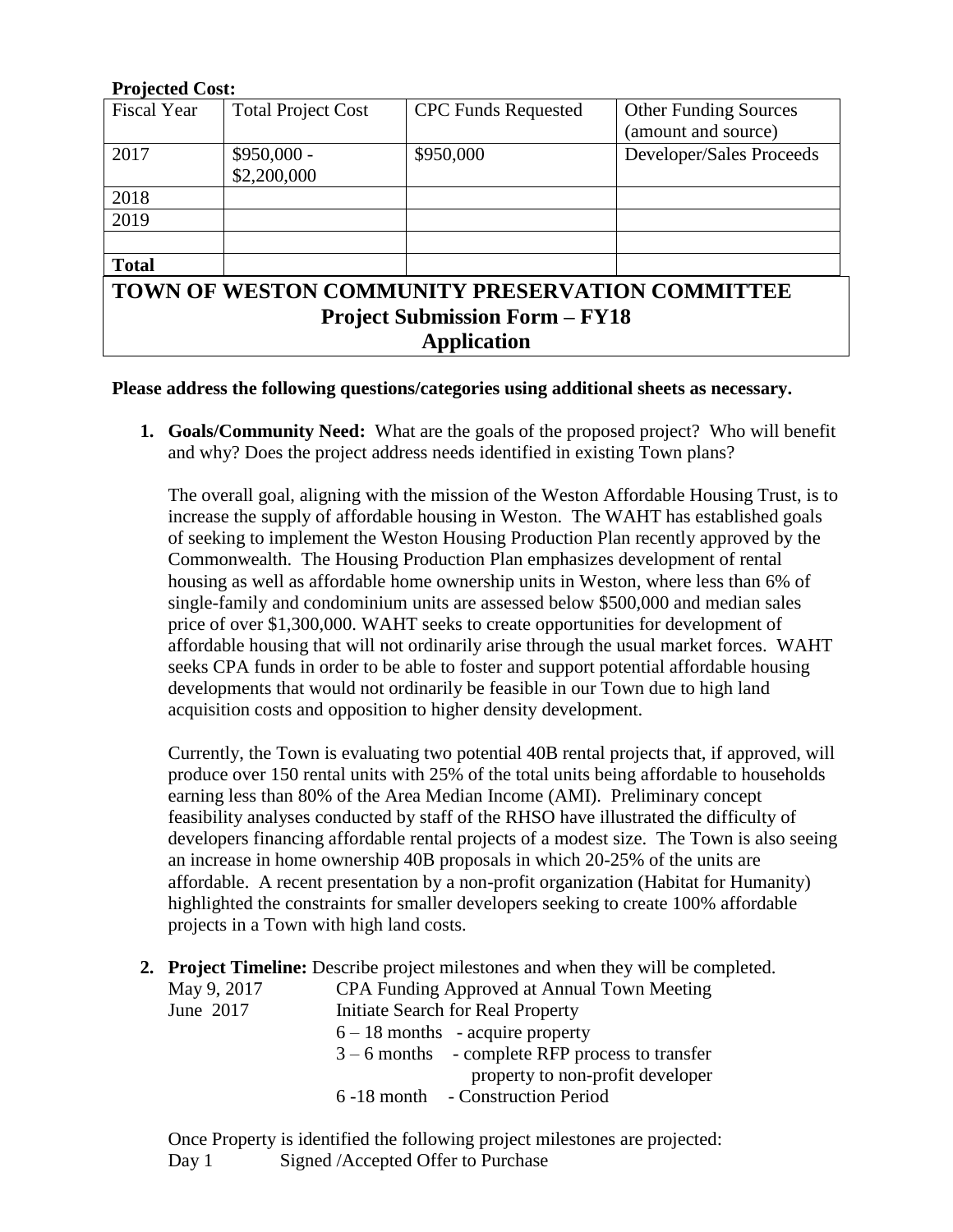- Day 10 Signed Purchase and Sales Agreement
- Day 90 Complete Due Due Dilligence
- Day 120 Acquision / Sales Closing
- Day 180 Select Developer through RFP Process
- **3. Community Support:** Describe the nature and level of support for and/or opposition to this project. In particular, describe which Town Boards/Committees/Departments or community organizations you have consulted/collaborated with.

This request aligns with the strategy identified in the Housing Production Plan (HPP): to capitalize the Housing Trust in order to allow the WAHT to acquire property for the purposes of creating affordable housing. The request would provide the funds necessary to sieze a market opportunity to acquire a property that would support the development of affordable housing. Once a site has been identified, the WAHT will communicate with abutters to address concerns and garner support for the project. Furthermore, during the due diligence phase, the relevant Town boards (including Planning Board, Historic Commission and Conservation Commission, as applicable) will be consulted in order to inform conditions that will be required of the owner/developer selected through the RFP process. In addition, the WAHT must consult with the Board of Selectman prior to acquiring real property as required by the Town Bylaw, State statute and its Declaration of Trust.

**4. Budget:** Provide a line item budget and an explanation of how the budget was prepared. Include back up documentation including any proposals for services, professional cost estimates, etc. For community housing development projects, provide a phased sources and uses of funds.

It is anticipated that there will be several rounds of site investigation prior to finding a suitable site for the project. Each property will require some level of due diligence. \*For purposes of this budget it is estimated that there could be up to three properties evaluated.

| Due Dilligence Predevelopment/Feasibility                                      | $$8,300 - $24,900*$   |
|--------------------------------------------------------------------------------|-----------------------|
| Appraisal<br>$\circ$                                                           | \$1,500               |
| <b>Environmental Studies</b><br>$\Omega$                                       |                       |
| Septic Investigations                                                          | \$2,300               |
| Wetlands investigation                                                         | \$1,500               |
| <b>Preliminary Site Planning</b><br>$\circ$                                    |                       |
| Site Survey                                                                    | \$3,000               |
| Determine Buildable Area                                                       |                       |
| <b>Legal Represenation for Purchase and Sale</b>                               | \$5,000               |
| <b>Consultants Fees</b><br>(Develop and Implement RFP and additional services) | \$7,500               |
| <b>Acquisition</b>                                                             | \$912,600 - \$929,200 |
| <b>TOTAL REQUEST FOR FUNDING</b>                                               | \$950,000             |